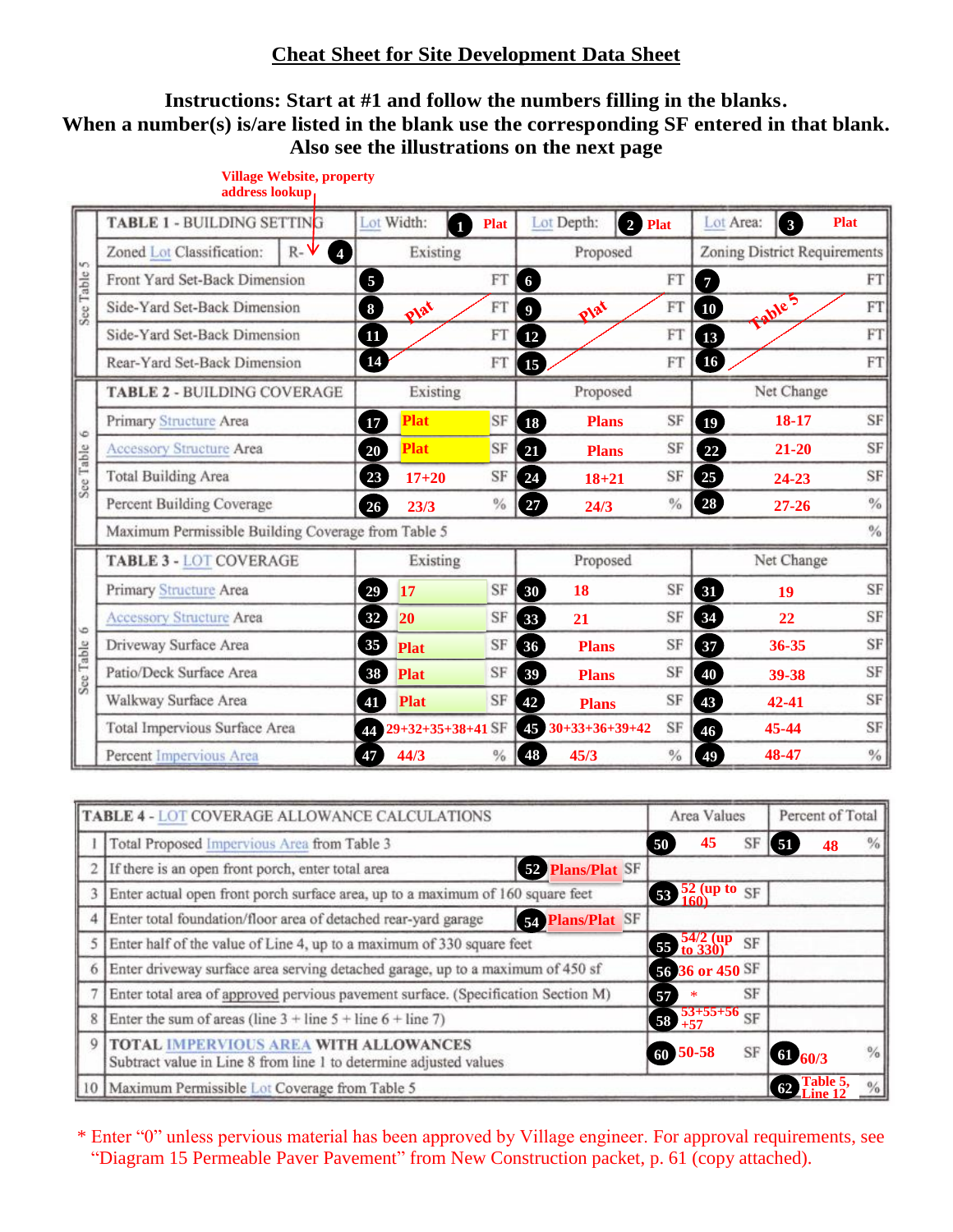## **Site Development Data Sheet Calculation Illustrations**